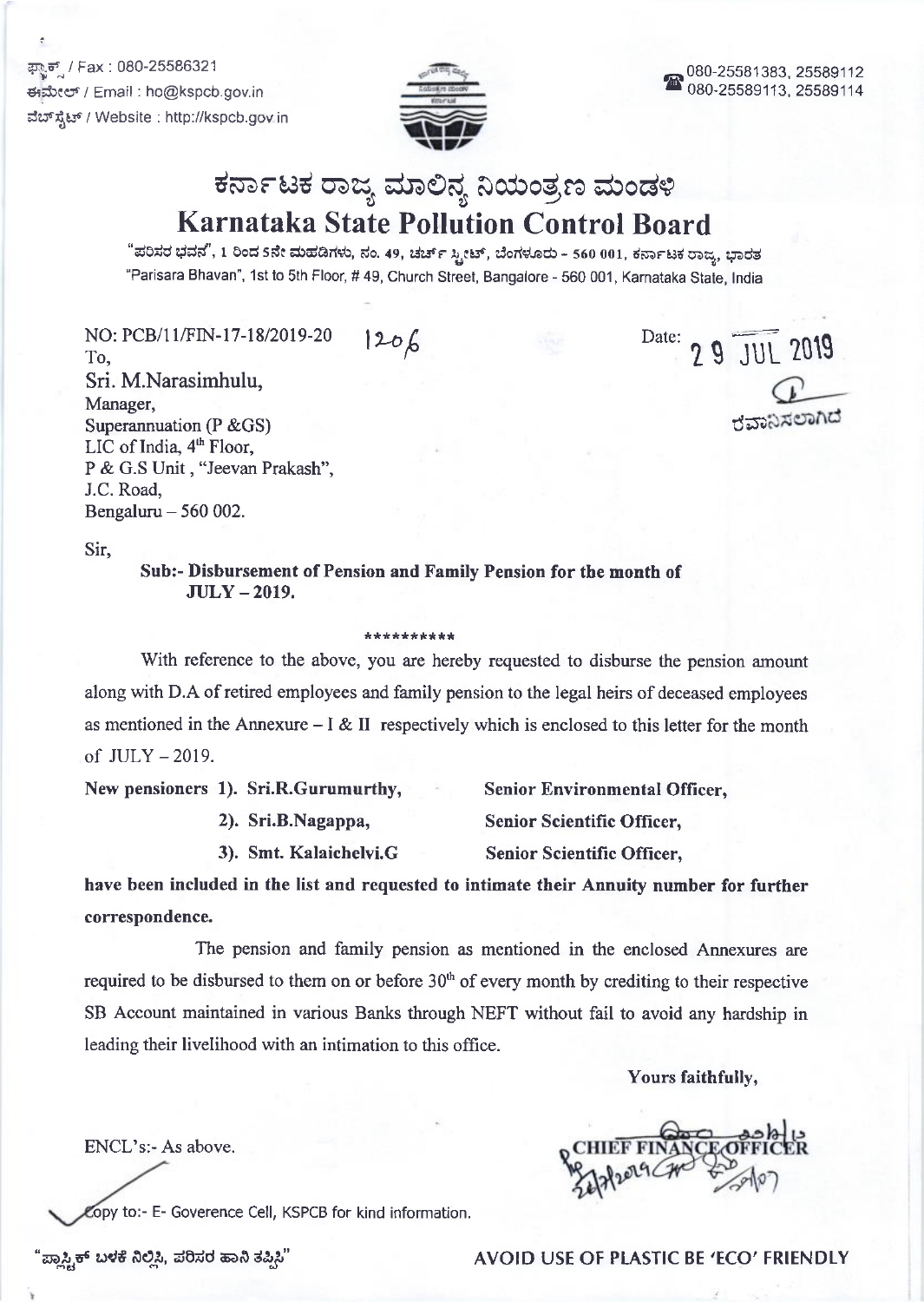# JULY.I9 P

## ANNEXURE -1

#### Statement showing the details of monthty pension to be disbursed to the foltowing retired employees of K.S.p.C.B for the month of JULY- 2019

| SI.No                     | Names (Sri/Smt)        | <b>Annuity Number</b> | Pension (Rs.) |
|---------------------------|------------------------|-----------------------|---------------|
| 1                         | Sampangi Ramaiah. C.N. | 30-1170               | 20631         |
| $\overline{c}$            | Sree Rangamma          | 501M0530008996        | 26972         |
| $\overline{\overline{3}}$ | Ramaiah B.             | 501M1007008601        | 48063         |
| 4                         | Sreeramalu. N          | 061M0701013225        | 16148         |
| 5                         | Shankaramma. M         | 501M0201012086        | 11803         |
| 6                         | Bharath Bhushan K.     | 501M1231011694        | 23882         |
| 7                         | Ramakrishna. S         | 061M0121017562        | 46913         |
| 8                         | Shambhavi Kamath       | 061M0101018514        | 21097         |
| 9                         | Bheem Naik T.          | 061M0101018552        | 22811         |
| 10                        | Rajeshwari B.N.        | 061M0601020930        | 17745         |
| 11                        | Muralidhara            | 061M0301020672        | 14452         |
| 12                        | Narasimhaiah N.        | 061M0601020738        | 26516         |
| 13                        | Kullegowda D.          | 061M0701020892        | 17296         |
| 14                        | Shamanna J.            | 061M0901021242        | 15050         |
| 15                        | Althaf Hussain C.      | 061M1101021692        | 18615         |
| 16                        | Shyamsundar R.         | 061M1101022207        | 45768         |
| 17                        | Shivakumar Nagur       | 061M0401023678        | 16895         |
| 18                        | Vasantha C.            | 061M0501023227        | 23847         |
| 19                        | Ramegowda S.K.         | 061M0701024112        | 22859         |
| 20                        | Krishna                | 061M0701024113        | 17045         |
| 21                        | Shivakumar S.R.        | 061M0401024637        | 9329          |
| 22                        | Eshappa                | 061M1201025433        | 18120         |
| 23                        | Siddaraju H.           | 061M0701024114        | 22859         |
| 24                        | Jayapraksh M.N.        | 061M0603030610        | 46452         |
| 25                        | Ningarajappa N.        | 061M0601027289        | 15686         |
| 26                        | Simha M.D.N.           | 061M0601027370        | 48522         |
| 27                        | Venkatasubbarao M.S.   | 061M0801028311        | 20466         |
| 28                        | Sujatha N.R.           | 061M0301030193        | 19011         |
| 29                        | Narayanaswamy C.       | 061M0603030611        | 19931         |
| 30                        | Bhagyavan J.           | 061M0609030713        | 10220         |
| 31                        | Basavaraju Urs V.      | 061M0617030831        | 19735         |
| 32                        | Panchaiah Nandikol     | 061M0901032087        | 23847         |
| 33                        | K.S Subbalakshmi       | 061M1222033169        | 20069         |
| 34                        | Vijaylakshmi G.        | 061M0518034247        | 19908         |
| 35                        | Pamila G.              | 061M0601035674        | 14956         |
| 36                        | Shabbir Hussain        | 061M0701036054        | 17100         |
| 37                        | Shivrudraswamy P.      | 061M0701036024        | 27436         |
| 38                        | T.R.Basavarajappa      | 061M0701035818        | 17630         |
| 39                        | Prakash S.             | 061M0701036057        | 21315         |
| 40                        | Madachar               | 061M0701036052        | 11234         |
| 41                        | Venkatesh A.T          | 061M1001037690        | 19731         |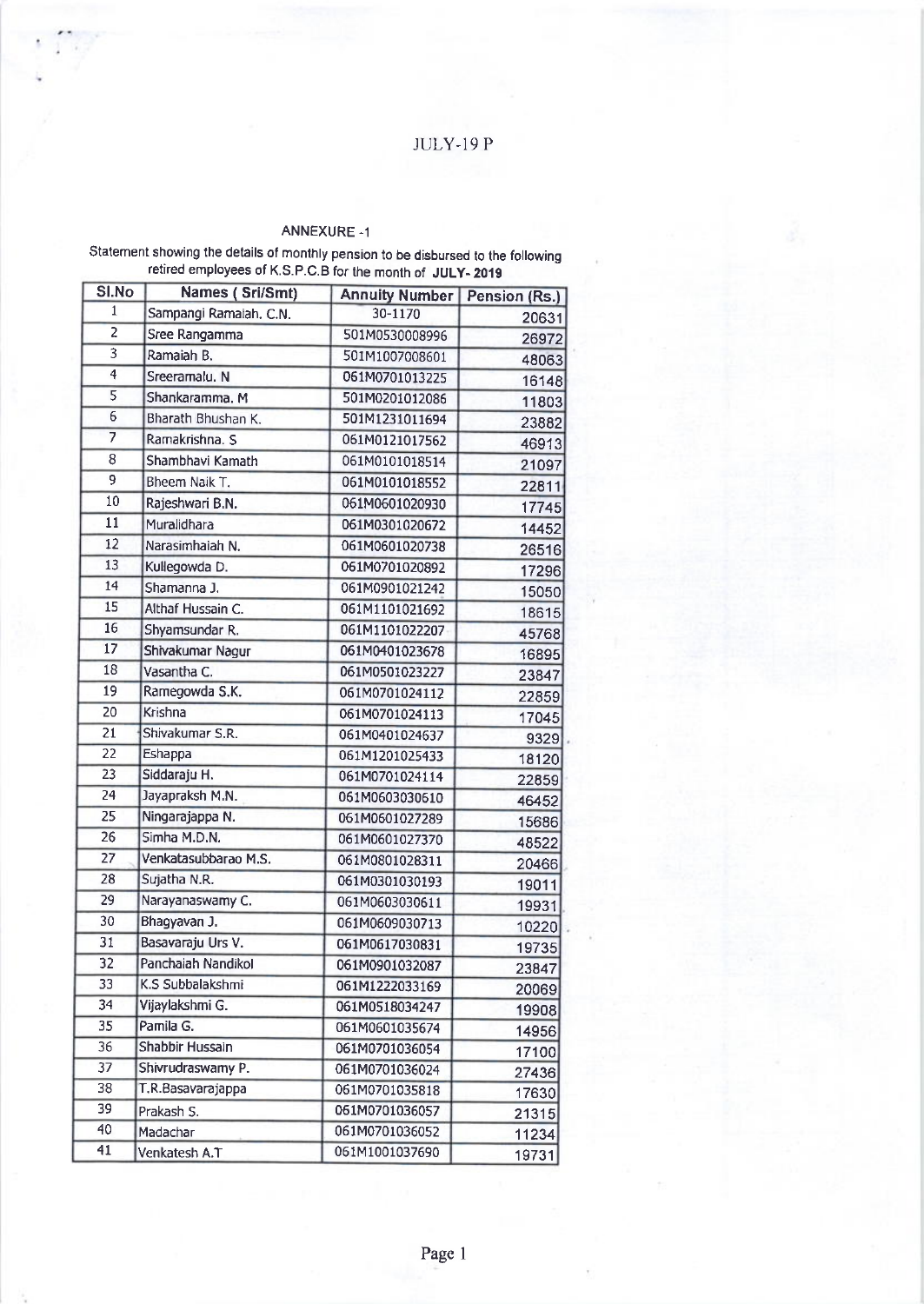# JULY-I9 P

 $\epsilon = \frac{1}{2}$ 

| 42              | C.Pushpa                  | 061M1101038791 | 20970          |
|-----------------|---------------------------|----------------|----------------|
| 43              | M.S.Muralidhara           | 061M0101039277 | 18611          |
| $\overline{44}$ | Siddashetty               | 061M0201039434 | 13573          |
| $\overline{45}$ | Mallappa                  | 061M0301039875 | 18422          |
| 46              | A.V.Nagaraj Shetty        | 061M0501040461 | 26725          |
| $\overline{47}$ | <b>R.Shekar</b>           | 061M0501040459 | 14041          |
| 48              | R.N.Wadekar               | 061M1001042768 | 11984          |
| 49              | Manjunagaraju             | 061M1001042783 | 20308          |
| 50              | S.Y.Sampath Kumar         | 061M0801041464 | 22467          |
| $\overline{51}$ | <b>B.H.Venkatesh</b>      | 061M0801041465 | 20888          |
| 52              | <b>Gulab Singh</b>        | 061M0901042748 | 20234          |
| 53              | H.R.Mohan kumar           | 061M0901042703 | 19428          |
| $\overline{54}$ | L.Narayana Swamy          | 061M0901042705 | 31611          |
| 55              | R.Raghupathi              | 061M0901042704 | 13788          |
| 56              | Muniyamma                 | 061M1201043982 | 8501           |
| 57              | T.R.Rangamma              | 061M1201044284 | 13791          |
| 58              | C.Channaiah               | 061M1201044506 | 27650          |
| 59              | M.R.Rachappana Mata       | 061M0301046257 |                |
| 60              | S.Nanda Kumar             | 061M0201045339 | 17985<br>48522 |
| 61              | Venkataswamy              | 061M0501040463 | 13142          |
| 62              | R.Narayana Rao            | 061M0701047821 | 14344          |
| 63              | S.Balakrishna             | 061M0701047824 | 23554          |
| 64              | M.P. Thasildhar           | 061M0701047826 | 21378          |
| 65              | V.Ananda                  | 061M0701047827 | 24346          |
| 66              | C.Jaya Kumar              | 061M1201049877 | 19410          |
| 67              | Shivagiriyaiah            | 061M0101050270 | 18757          |
| 68              | G.Chandrashekar           | 061M0101050269 | 26813          |
| 69              | C.O. Ahmed Pasha          | 061M0701052394 | 22371          |
| 70              | T.Manjulakshi             | 501200000076   | 24713          |
| 71              | <b>G.Srinivasa Murthy</b> | 501200000074   | 18804          |
| 72              | <b>B.G.Jekinakatti</b>    | 501200000075   | 16956          |
| 73              | S.Sudha                   | 501200000113   | 20779          |
| 74              | Hanumanthappa             | 501200000201   | 17889          |
| 75              | P.M.Shiddanagoudar        | 501200000276   | 24332          |
| 76              | R. Thipperangappa         | 501200000274   | 16123          |
| 77              | N.Lakshman                | 501200000642   | 30830          |
| 78              | K.M.Lingaraju             | 501200000671   | 35523          |
| 79              | C.M.Satheesh              | 501200000670   | 36438          |
| 80              | ShanthaKumari.R           | 501200000858   | 29303          |
| 81              | Sarathy.P                 | 501200000860   | 21993          |
| 82              | N.Venugopal Murthy        | 501200000882   | 25919          |
| 83              | <b>B.G.Mohankrishnan</b>  | 501200002925   | 44083          |
| 84              | M.Lakshman                |                | 38267          |
| 85              | <b>R.Gurumurthy</b>       | 501200003226   | 37351          |
| 86              | B.Nagappa                 | 501200003227   | 26523          |
| 87              | Kalaichelvi.G             |                | 27913c         |
|                 |                           | <b>TOTAL</b>   | 1985318        |

المور<br>**المورد ال**ابعية Maggard  $560.001.80$ u | Chief Finance Officer